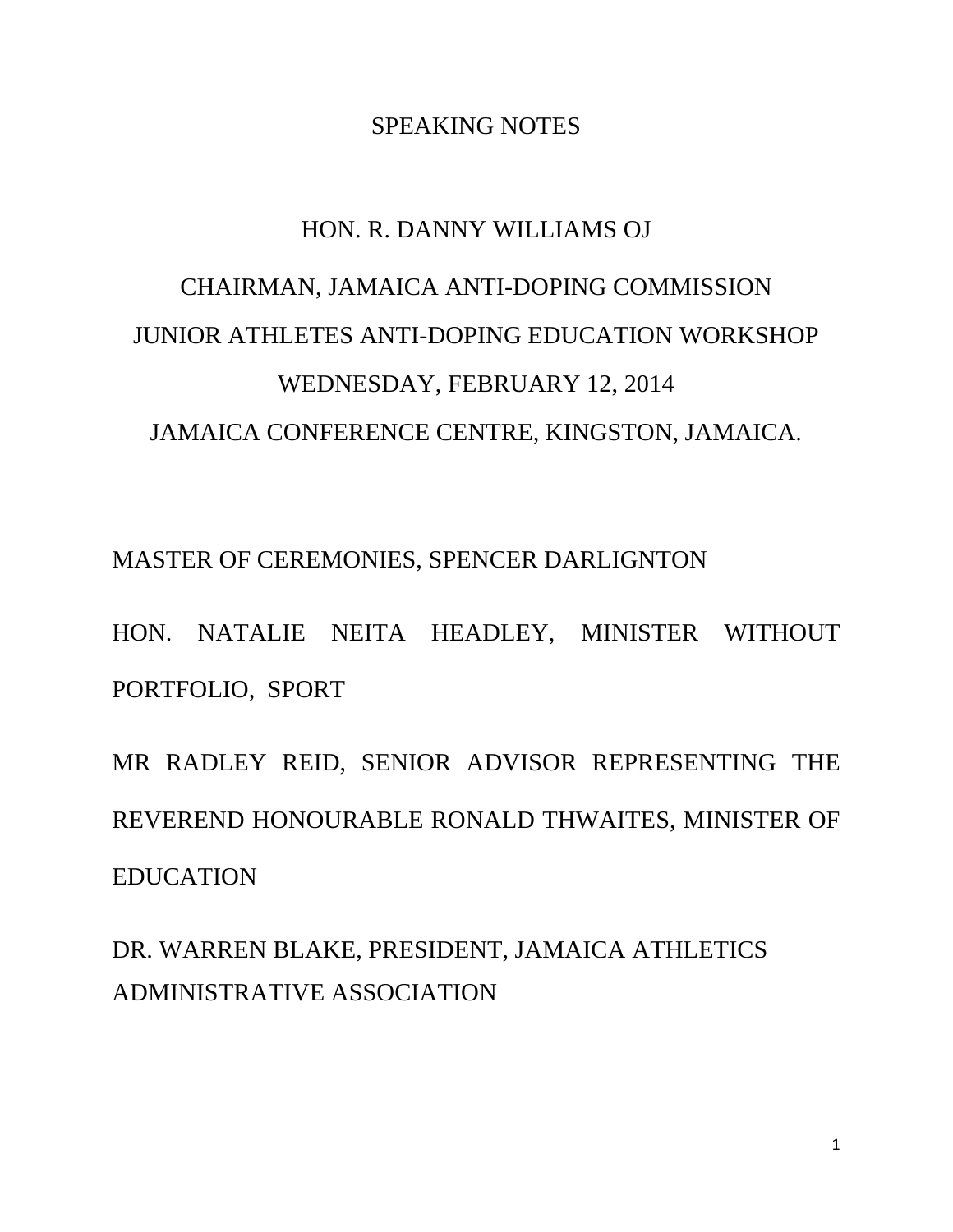SPECIALLY INVITED GUESTS

LADIES AND GENTLEMEN

YOUNG MEN AND YOUNG LADIES

## MEMBERS OF THE MEDIA

A PLEASANT GOOD MORNING TO YOU ALL.

I WOULD LIKE TO BEGIN BY THANKING EACH AND EVERYONE THAT TOOK TIME OUT OF THEIR BUSY SCHEDULE TO BE HERE TODAY. YOUR PRESENCE HERE IS TESTIMONY THAT YOU ARE COMMITTED TO THE FIGHT AGAINST DOPING IN SPORT. I MUST SAY TO HON. NATALIE NEITA HEADLEY, MR RADLEY REID, AND DR. WARREN BLAKE, THAT WE ARE VERY HONOURED TO HAVE YOU WITH US THIS MORNING

WE WOULD LIKE TO ACKNOWLEDGE AND PUBLICLY THANK THE JAMAICA ATHLETICS ADMINISTRATIVE ASSOCIATION (JAAA) FOR COLLABORATING WITH US TO MAKE THIS WORKSHOP A REALITY. WE APPRECIATE YOUR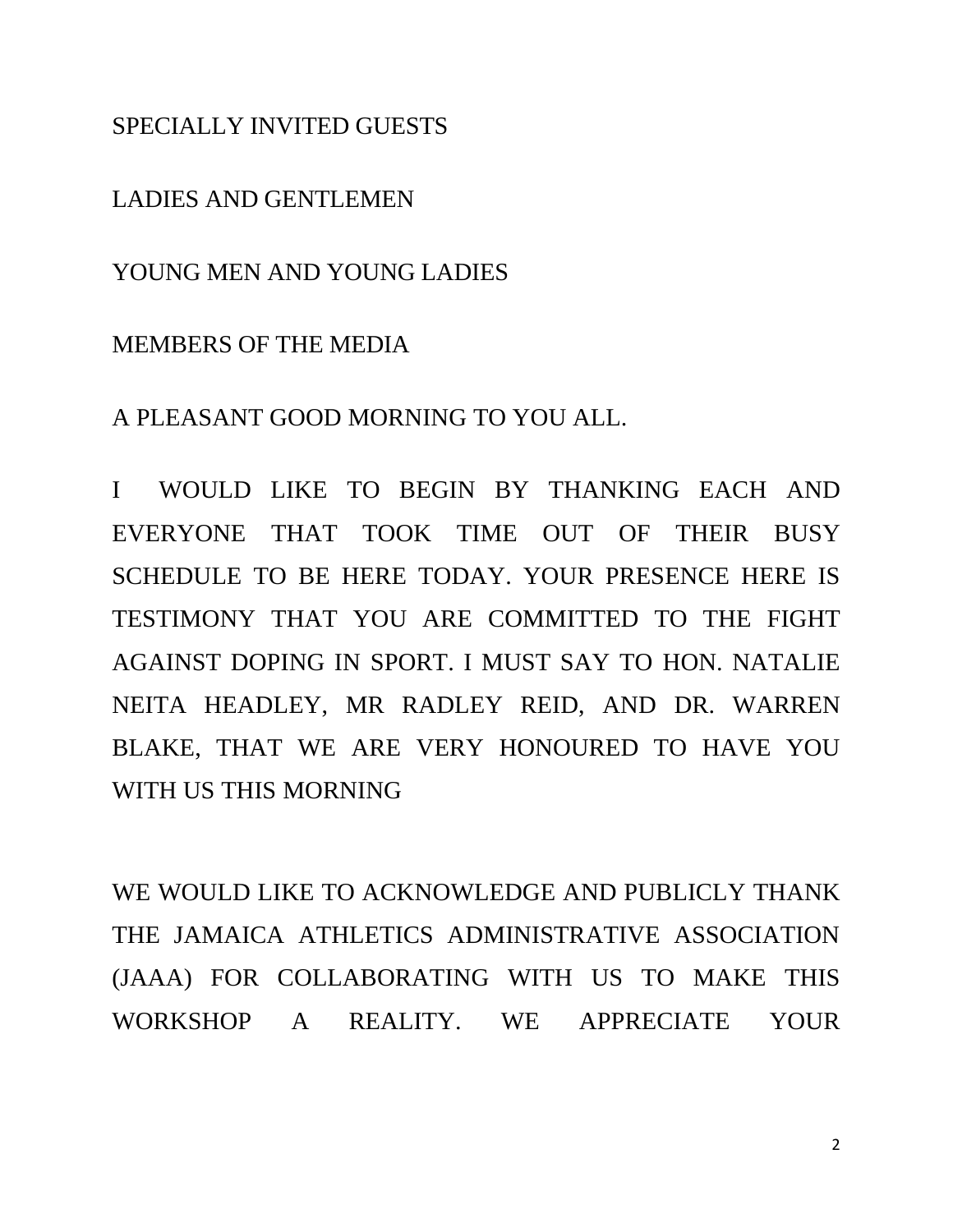COOPERATION AND LOOK FORWARD TO CONTINUING THIS PARTNERSHIP.

THIS WORKSHOP IS JUST ONE IN A SERIES OF MANY, THAT WILL BE IMPLEMENTED THROUGHOUT THE ISLAND. TODAY WE ARE BEGINNING THE DIALOGUE AND ESTABLISHING CONNECTIONS THAT WILL EQUIP OUR STAKEHOLDERS WITH THE TOOLS TO TACKLE THE CHALLENGES WE FACE WITH DOPING IN SPORT.

I AM HAPPY TO SEE SO MANY STUDENTS HERE TODAY. ALL OF YOU HAVE AN IMPORTANT ROLE TO PLAY, AS YOU TAKE THE RELEVANT STEPS TO ACHIEVE YOUR GOALS AND CHART YOUR COURSE IN YOUR ATHLETIC CAREERS. EVENTUALLY SOME OF YOU WILL BECOME ELITE ATHLETES, WHILE OTHERS WILL BECOME COACHES, SUPPORT PERSONNEL, OR PARENTS AND GUARDIANS OF ASPIRING ATHLETES; AND SO THE KNOWLEDGE GAINED HERE TODAY WILL EMPOWER YOU TO MAKE THE RIGHT DECISIONS THUS MAINTAINING JAMAICA'S PROUD SPORTING TRADITION.

3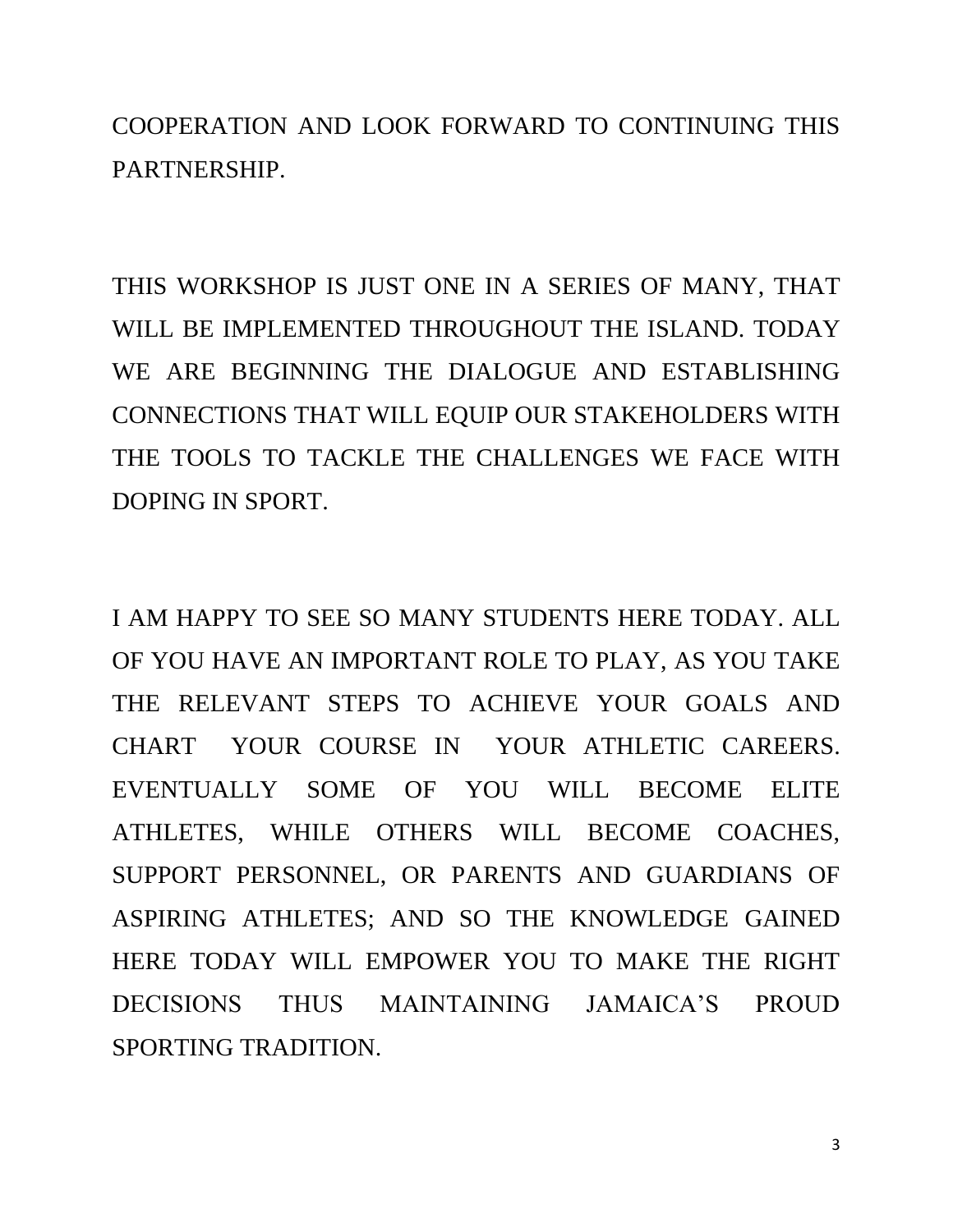STUDENTS ATHLETES. I ASK YOU, HOW MANY OF YOU ARE FAMILIAR WITH THE STRICT LIABILTY RULE? NOT MANY I SUSPECT. THIS RULE STIPULATES THAT YOU, NOT YOUR COACHES, NOT YOUR PARENTS OR YOUR DOCTOR WILL BE HELD RESPONSIBLE FOR ANY PROHIBITED SUBSTANCE FOUND IN YOUR BODY. THEREFORE, IT IS IMPORTANT THAT YOU TAKE RESPONSIBILTY FOR YOURSELVES AND ASK QUESTIONS BEFORE INGESTING ANYTHING IN TO YOUR BODY. WHEN ALL IS SAID AND DONE YOU ARE THE ONE WHO WILL BE HELD ACCOUNTABLE! SO PROTECT YOURSELVES!

COACHES, TEACHERS, I DON'T REALLY HAVE TO ADD THAT YOUR SUPPORT IS INTEGRAL TO THE SUCCESS OF THESE ATHLETES. YOU PLAY SUCH A CRUCIAL ROLE IN PROVIDING THEM WITH GUIDANCE. IF YOU GET IT WRONG, IT MEANS THEY WILL GET IT WRONG. IT IS THEREFORE IMPORTANT FOR YOU TO KEEP YOURSELVES UP TO DATE WITH THE LATEST INFORMATION, SO THAT YOU CAN PASS ON THE RIGHT ADVICE TO THOSE STUDENTS WHO YOU INFLUENCE.

AS YOU KNOW WE HAVE A TIGHT SCHEDULE SO IN THE INTEREST OF TIME I WILL CONCLUDE BY ONCE AGAIN THANKING YOU ALL FOR COMING OUT TODAY. A SIGNIFICANT AMOUNT OF INFORMATION WILL BE

4